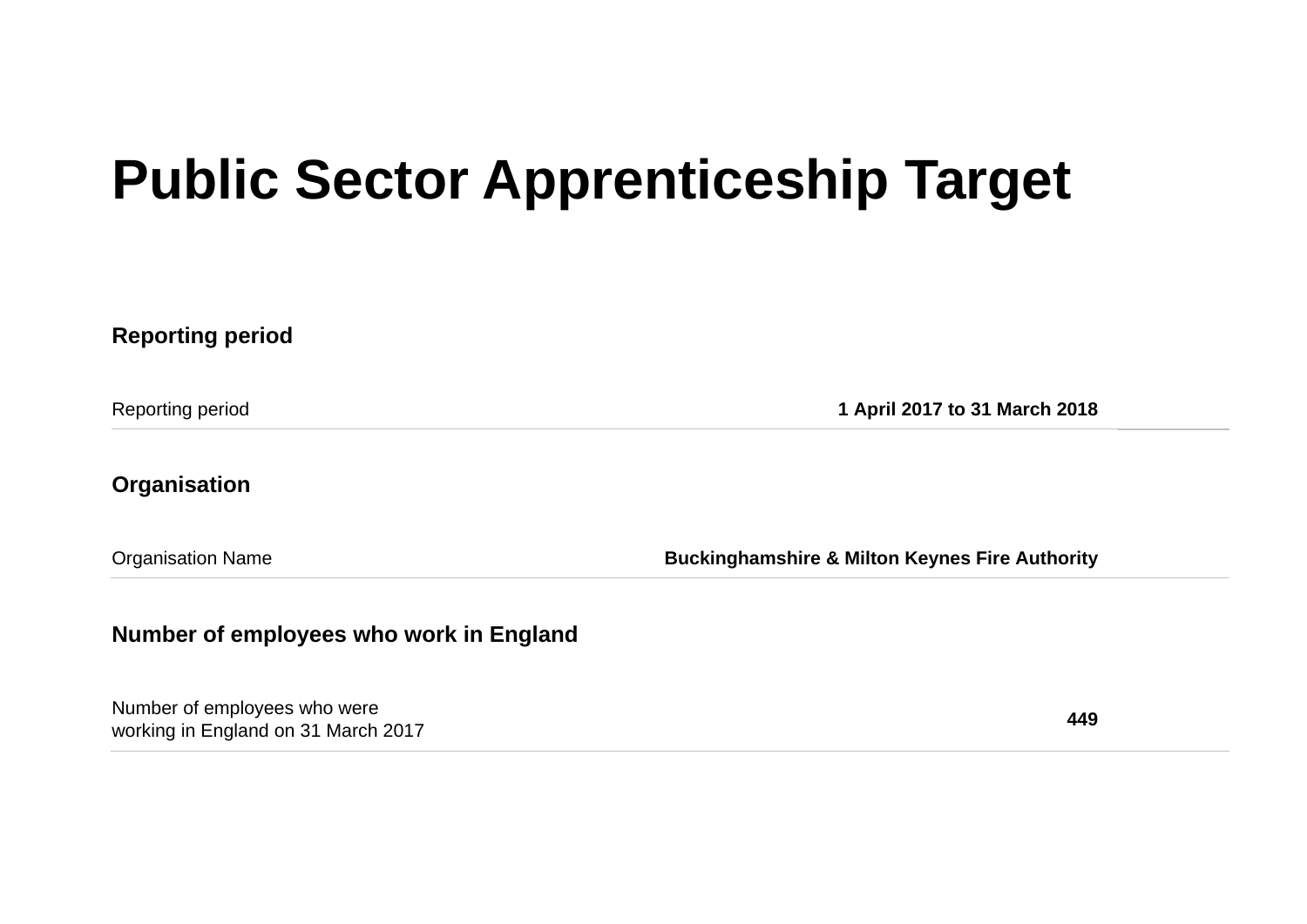| Number of employees who were<br>working in England on 31 March 2018                                                                                                   | 454 |
|-----------------------------------------------------------------------------------------------------------------------------------------------------------------------|-----|
| Number of new employees who started<br>working for you in England between 1<br>April 2017 to 31 March 2018                                                            | 43  |
| Number of apprentices who work in England                                                                                                                             |     |
| Number of apprentices who were<br>working in England on 31 March 2017                                                                                                 | 37  |
| Number of apprentices who were<br>working in England on 31 March 2018                                                                                                 | 32  |
| Number of new apprentices in England<br>between 1 April 2017 to 31 March 2018<br>(includes both new hires and existing<br>employees who started an<br>apprenticeship) | 14  |

## **Full Time Equivalent**

Full-time equivalents (optional)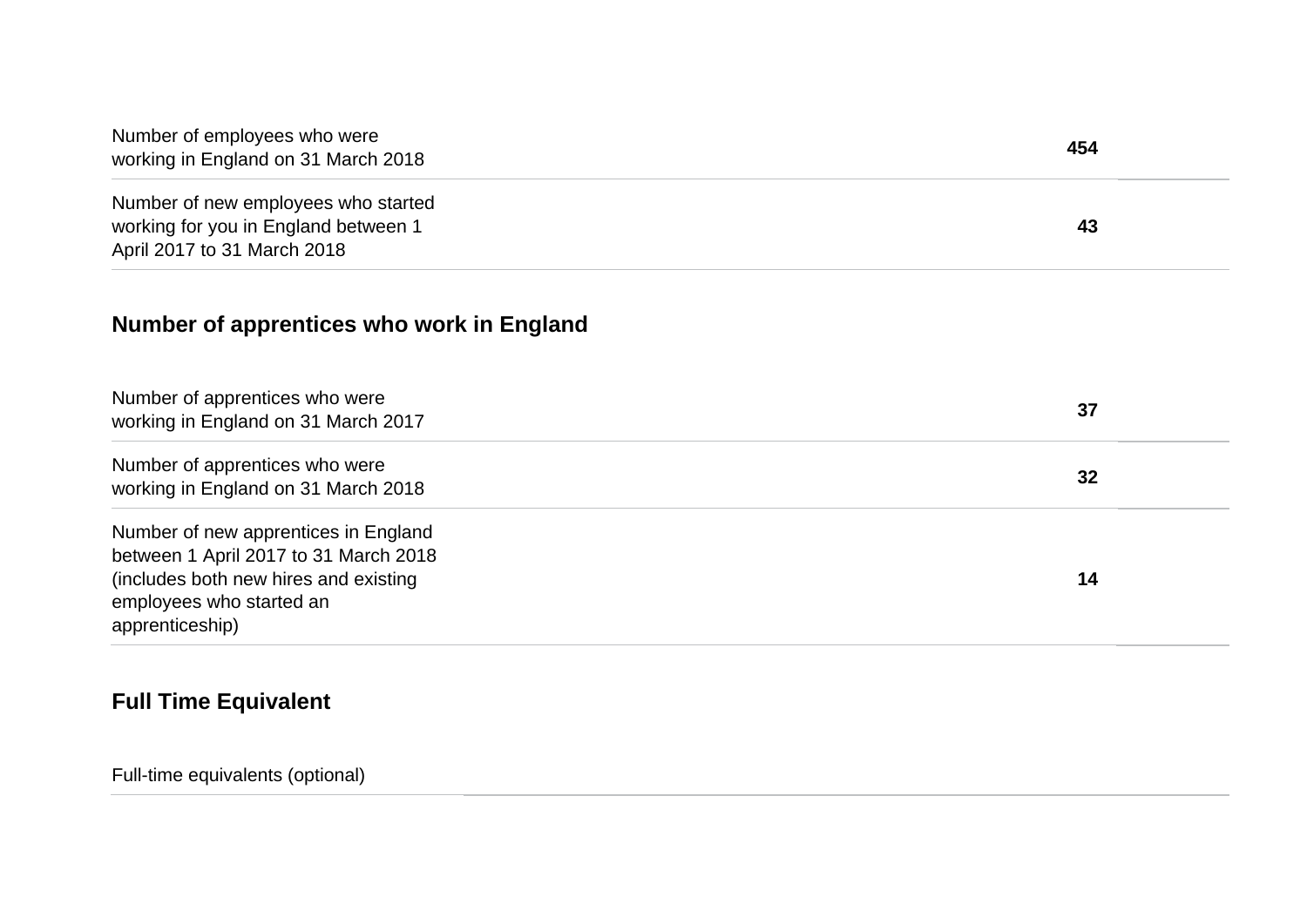We have computed the percentages that will be reported from the figures you have given

## **Reporting percentages**

| Percentage of apprenticeship starts<br>(both new hires and existing employees<br>who started an apprenticeship) as a<br>proportion of employment starts<br>between 1 April 2017 to 31 March 2018                   | 32.56% |
|--------------------------------------------------------------------------------------------------------------------------------------------------------------------------------------------------------------------|--------|
| Percentage of total headcount that were<br>apprentices on 31 March 2018                                                                                                                                            | 7.05%  |
| Percentage of apprenticeship starts<br>(both new hires and existing employees<br>who started an apprenticeship) between<br>1 April 2017 to 31 March 2018 as a<br>proportion of total headcount on 31<br>March 2017 | 3.12%  |

**Factors that impacted your ability to meet the target**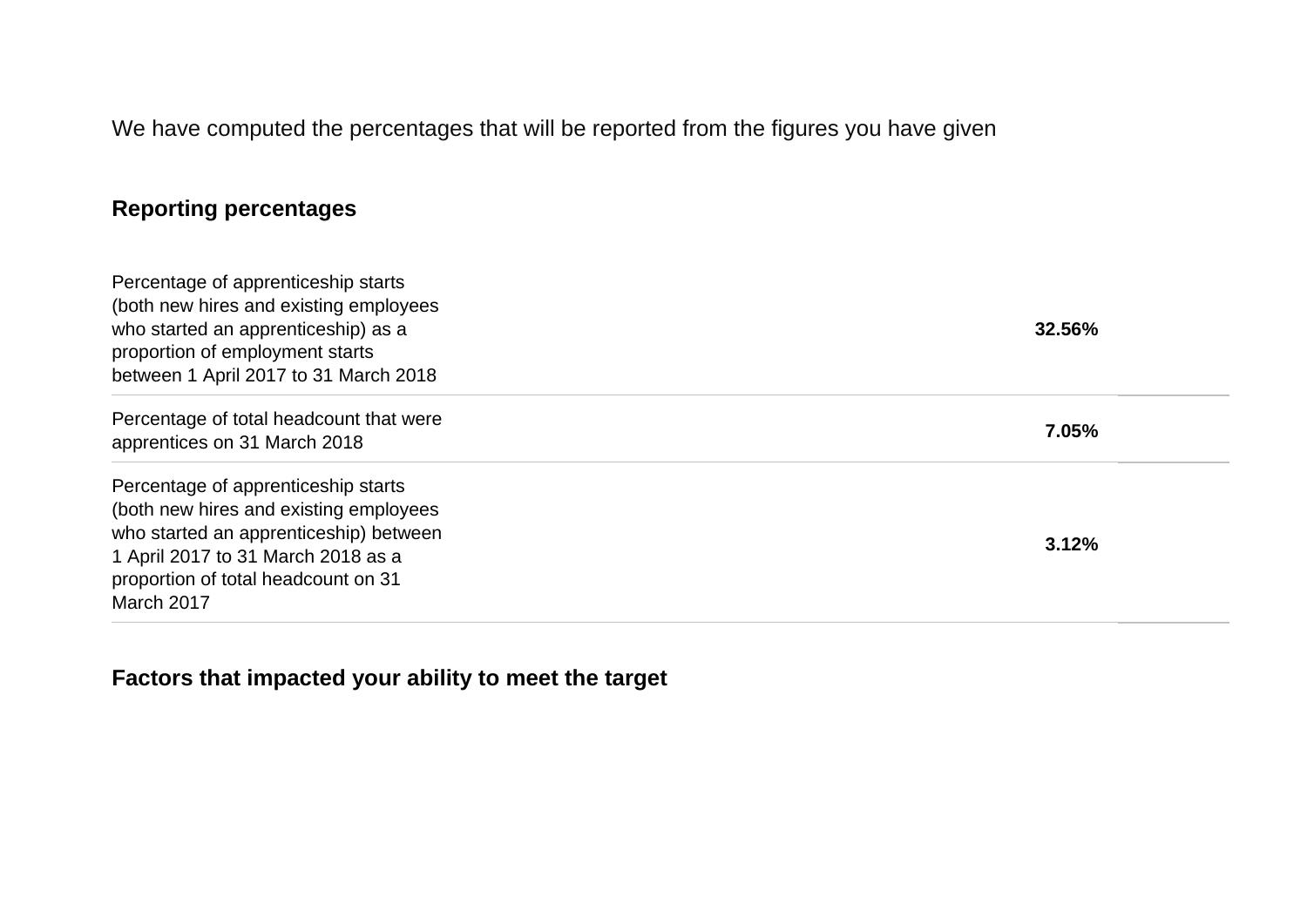Outline any actions you have taken to help you progress towards meeting the public sector target

**The Authority supports the Government's Workforce Reform agenda through early (pre-levy) employment of apprentices as part of our own workforce reform. Apprentice firefighters were recruited on to the Emergency Fire Service Operations (EFSO) framework and support services apprentices predominantly through the Business and Administration framework. Future Firefighter apprentices will be recruited to Operational Firefighter trailblazer standard. Two members of the current workforce were enrolled onto higher-level apprenticeships during this reporting period, to develop their professional leadership skills and as part of the Authority's retention strategy and upskilling of existing staff. The Authority's Director of People and Organisational Development is the national sector lead (National Fire Chiefs Council) for apprenticeships, and has been promoting apprenticeships both within our organisation and, for the sector and beyond, through our partner agencies and organisations. The Authority's staff have been integral in the development of sectorspecific apprenticeship standard trailblazer groups and, where applicable, have contributed to them being approved for delivery. During this reporting year, The Authority submitted a pledge to the Apprenticeship Diversity Champions Network (ADCN) and was the first fire service to be accepted into the Network. This group champions apprenticeships and diversity amongst employers, and encourages more people from under-represented groups, including those with disabilities, women, and members of the black, Asian and minority ethnic (BAME) communities, to consider apprenticeships. Information, guidance and resource from this network will be used in the attraction, engagement and recruitment of future apprentices.**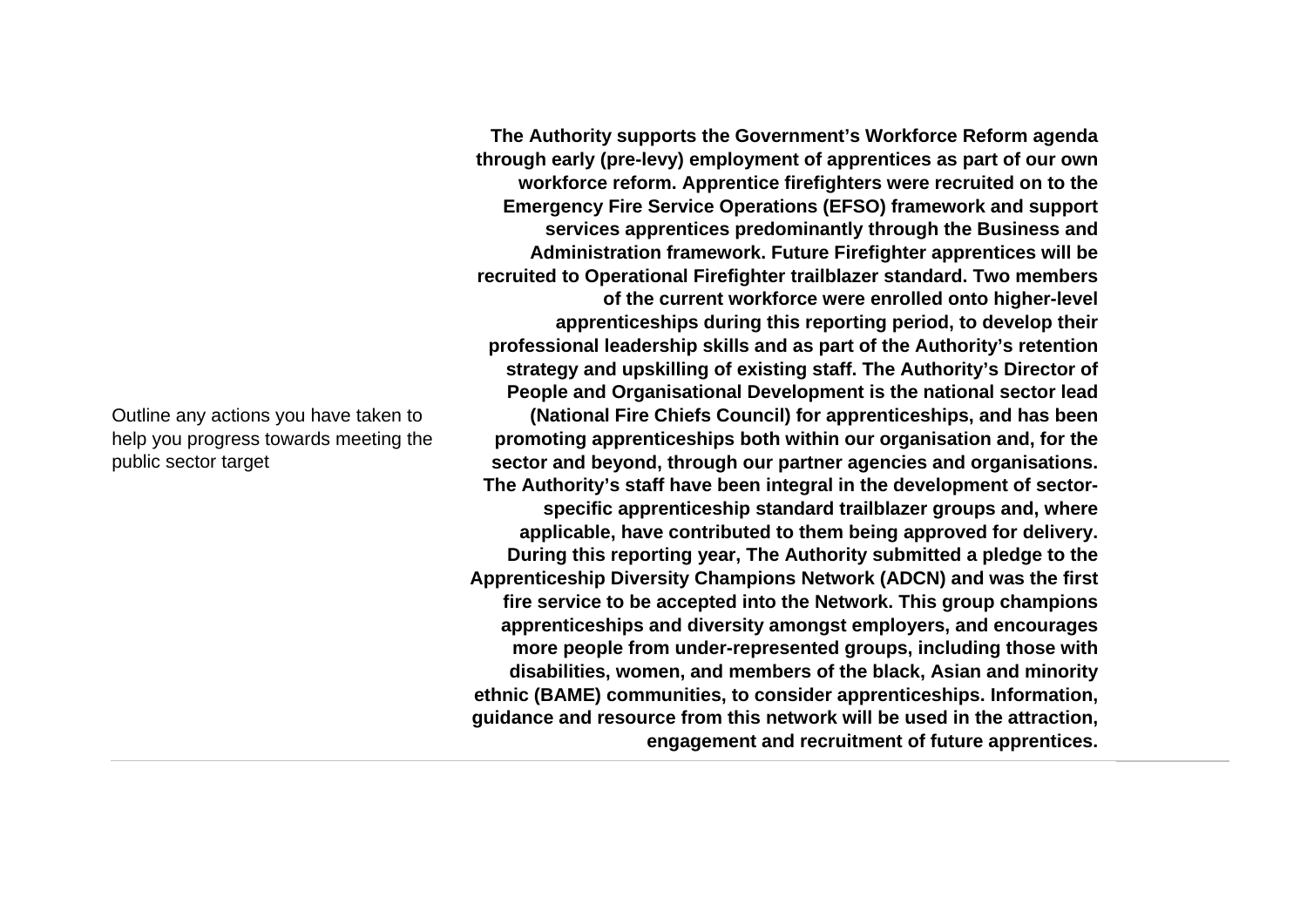Tell us about any challenges you have faced in your efforts to meet the target

**Initial Government information and support on the levy, public sector target, digital apprenticeship service and apprenticeship standards was limited. This has improved significantly and relationships with the NAS and IFA are excellent. The Firefighter (EFSO) apprenticeship framework was removed prior to new standard being available and in the absence of a standard/framework, new apprentices could not be enrolled for a period of 8 months. The FRS-sector accepted lower than required funding bands for the Operational Firefighter and Business Fire Safety Advisor trailblazer standards, to ensure that these standards were in place for the start of Year 2 of the Apprenticeship Levy. This is a significant challenge across the sector as it is a barrier to recruiting operational firefighter apprentices. The number of registered training providers for firefighter trailblazer standard is very limited, restricting FRSs from being able to use apprenticeships to train firefighters. In addition, in order to deliver apprenticeships, FRSs have either to procure an approved external provider or gain approval to deliver internally via the Register of Apprenticeship Training Providers. This register has been subject to difficulties with regular shut-downs, and without tangible information on End Point Assessments, in part, because minimal EPA organisations are registered, makes it hard to plan and prepare apprentices. Some FRSs employ a high proportion of On-call (part-time) firefighters where the FRS is not the primary employer. Whilst the guidance on part-time apprenticeships allows some to embark on apprenticeships over a longer time period, for many the extended time period would be unrealistic.** 

How are you planning to ensure you meet the target in future?

**Working with other fire and rescue services (FRS) and partner agencies to establish a procurement framework for the provision of**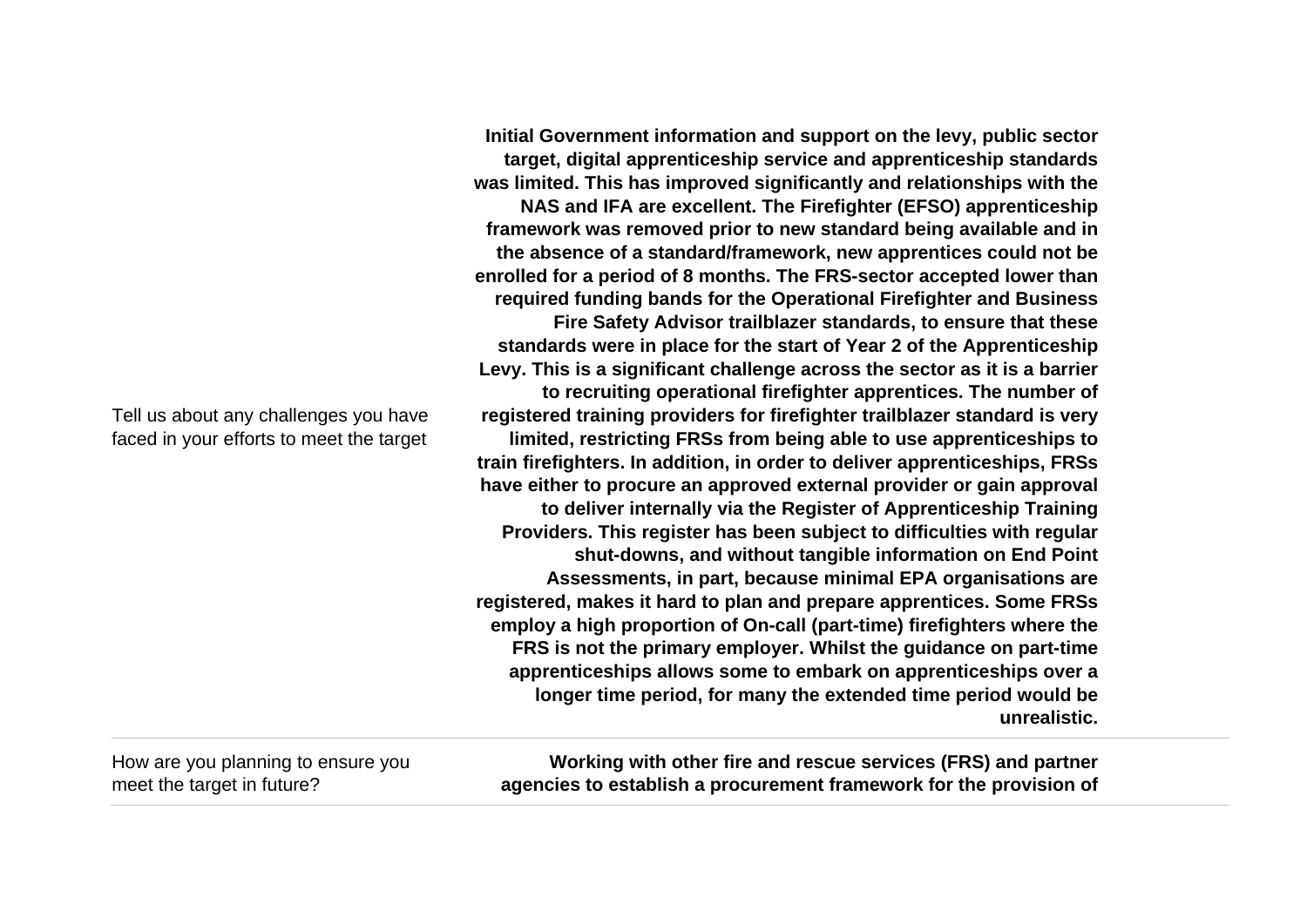**training. A collaborative procurement tender process has already commenced. Continuing to work with the National Apprenticeship Service (NAS) to identify and progress a range of actions that meet FRS requirements. These include events, workshops, training, and specific guidance and communications to share across the FRSs. The National Fire Chiefs Council (NFCC) Workforce Committee has set up an Apprenticeships Board to reinforce profile, and to optimise resources to best support FRSs deliver their plans. Continuing to work with Emergency Services to deliver joint trailblazers and identify further opportunities for collaboration. Continuation of the Authority's strategic workforce planning, where apprentices are an integral element of a blended approach to resourcing. This also involves developing career pathways for upskilling existing staff based on the FRS leadership framework. Continuing to support apprenticeship trailblazers for sector-relevant standards by providing resources and subject matter experts to the trailblazer groups. Continued membership of the Apprenticeship Diversity Champions Network, improving networking opportunities, and learning from other members and organisations about ways in which we could improve the diversity of our apprentices and, therefore, our workforce. Optimising the use of national resources to promote apprenticeship careers. Working with local training providers to develop new opportunities for new starters and existing members of staff. Reviewing options for part-time employees and how they can meet the apprenticeship criteria.**

Do you have anything else you want to tell us? (optional)

**Register of Apprenticeship Training Providers (RoATP) - extending the timeframe for registering or increasing the frequency for registration, will allow more organisation and FRSs to apply and provide more opportunity to deliver apprenticeships. Some fire and rescue services**